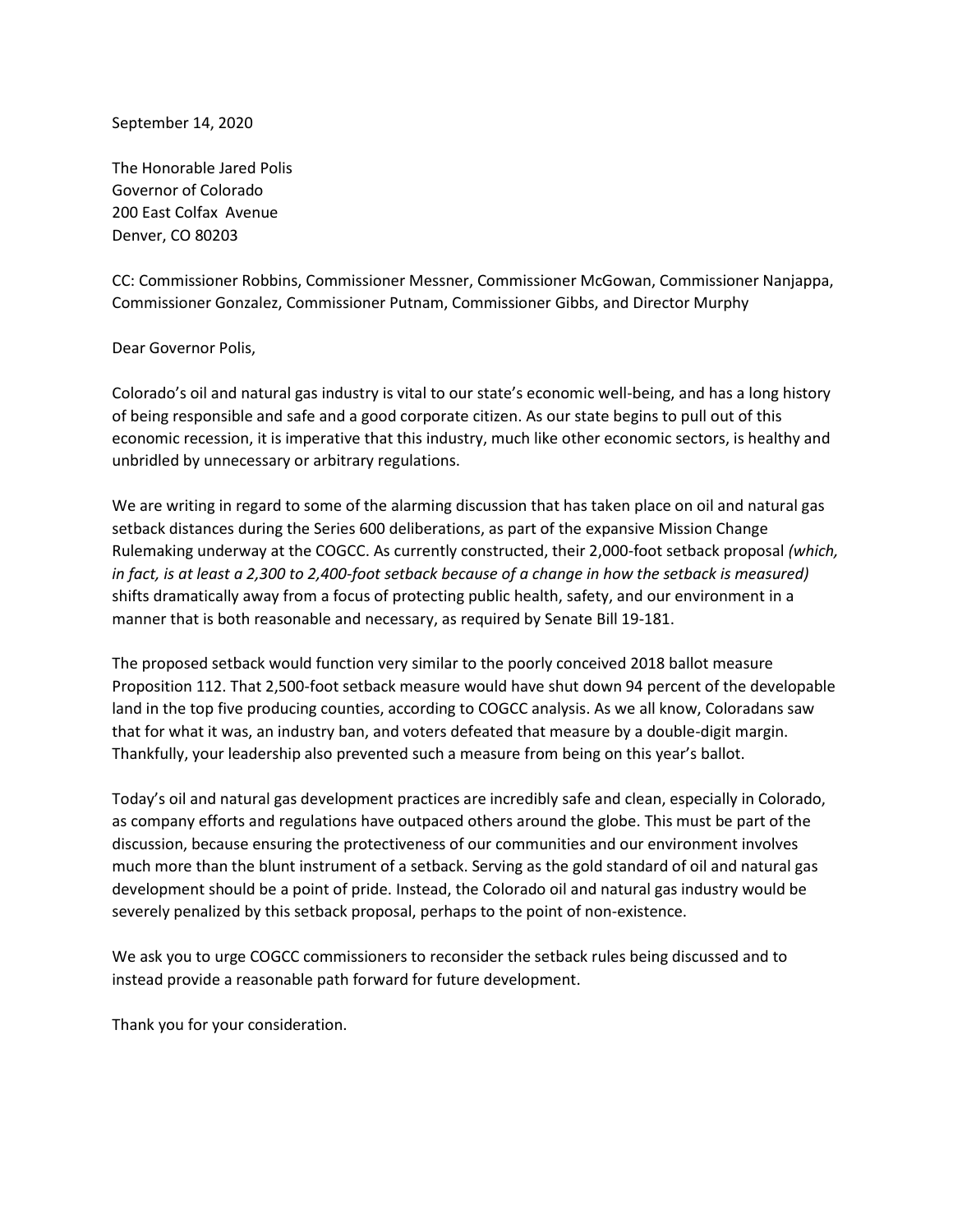Kelly Brough President and CEO Denver Metro Chamber of Commerce

Kelly of Brough

Loren Furman Senior VP, State & Federal Relations Colorado Chamber of Commerce

A.F. Tony Gagliardi Colorado State Director NFIB

Lauren Masias Director

Colorado Competitive Council<br>Laurent Masure

Mike Kopp President & CEO Colorado Concern

J. J. Ament CEO Metro Denver Economic Development











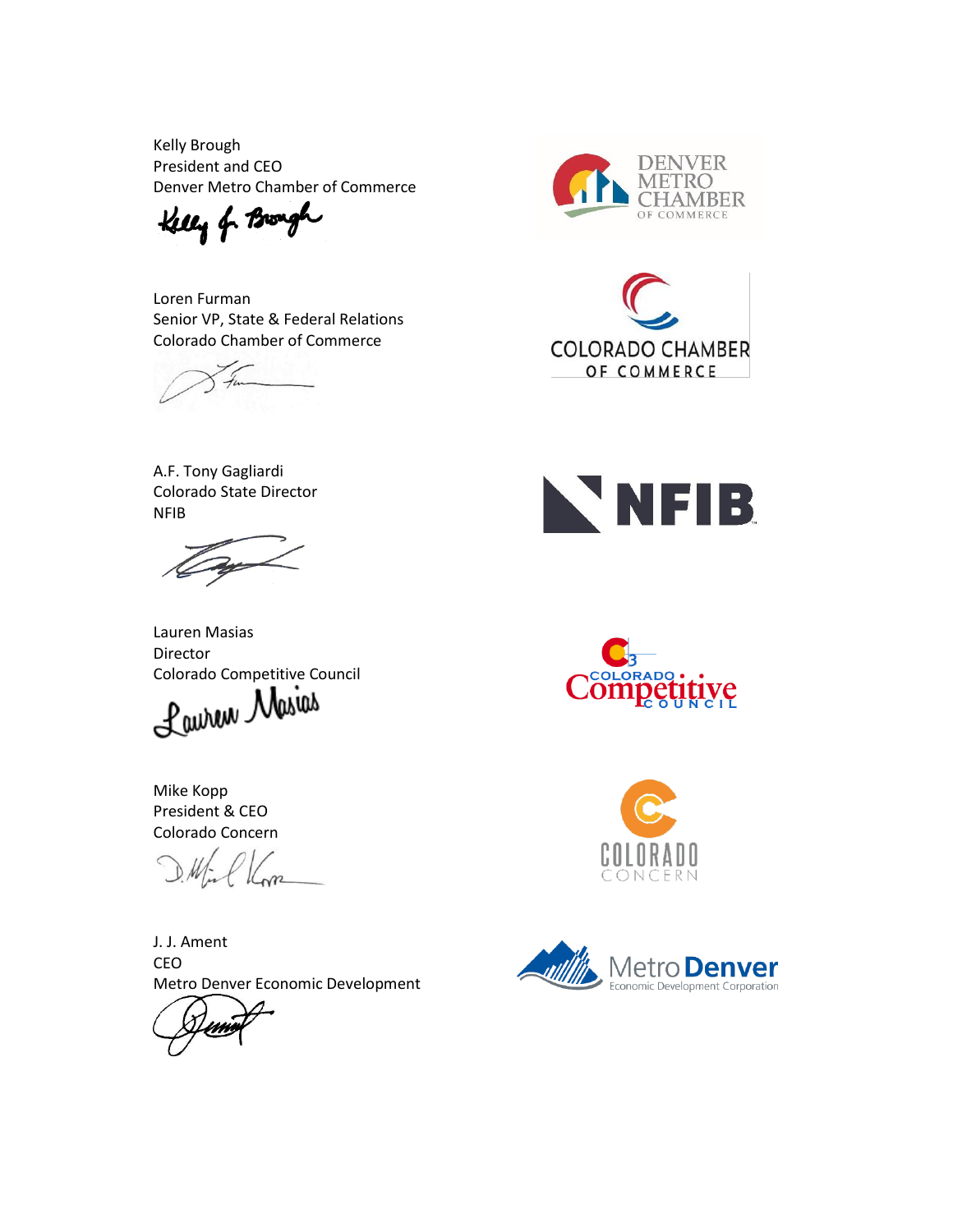Ben Lutze Vice President & General Manager

EVRAZ Inc. NA en,

Rod Slyhoff President/CEO Pueblo Chamber of Commerce

Christian Reece Executive Director Club 20

Jeece Miaster

Sara Blackhurst President Action 22

Cathy Shull Executive Director Pro15

atherine J. Shull

Scott Jones President CACD

Surt Est

Bonnie Petersen Executive Director

AGNC<br>Brites











**Colorado Association of Conservation Districts** 

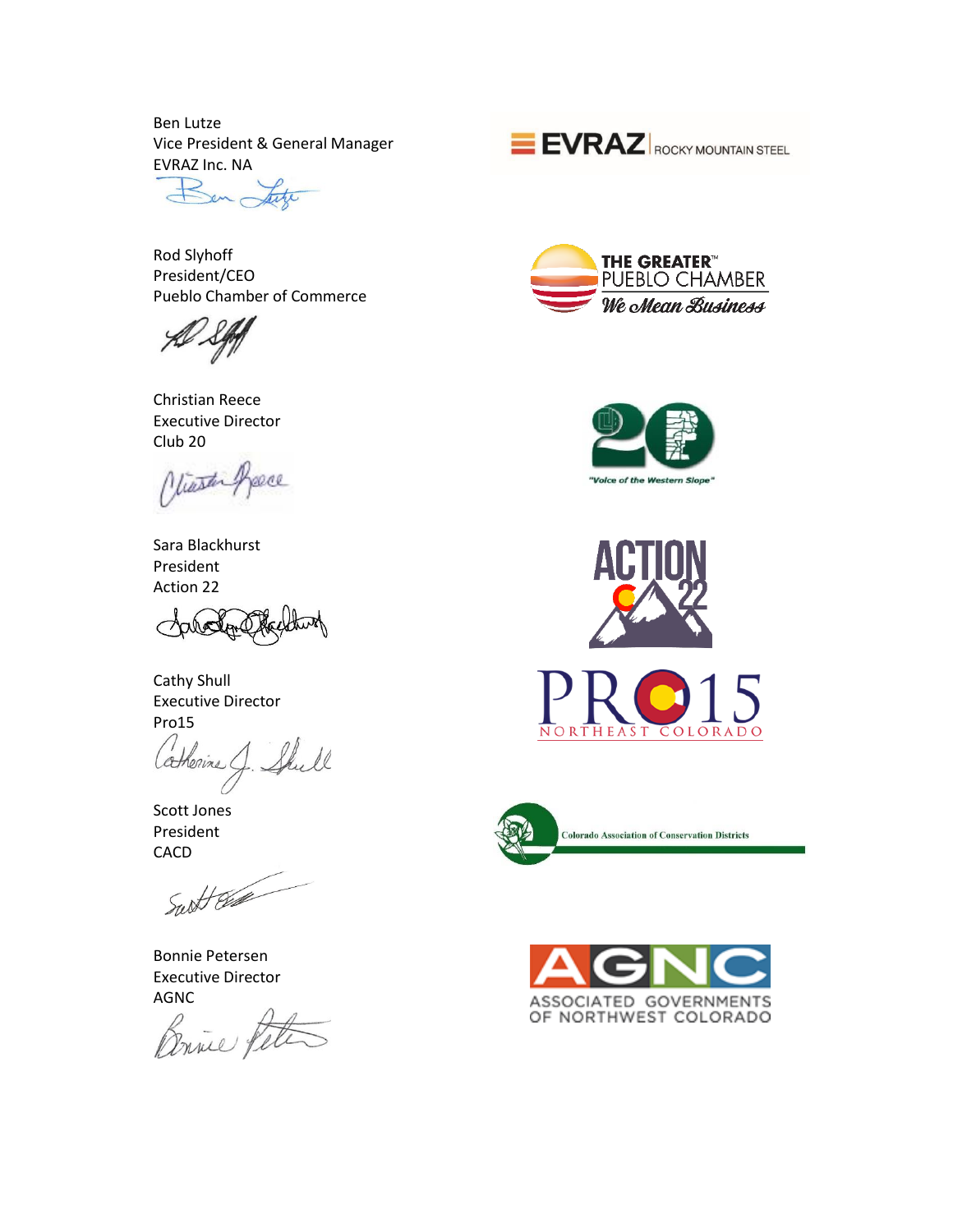Joni Inman Executive Director Colorado Women's Alliance

Jonio Imme

Sandra Hagen Solin Executive Director Northern Colorado Legislative Alliance

Chad Vorthmann Executive Vice President Colorado Farm Bureau

Chris Kraft Chair of the Board Colorado Dairy Farmers

Chis Kut

Terry R. Fankhauser Executive Vice President Colorado Cattlemen's Association Terry R. Fankhauser

Bonnie Brown Executive Director Colorado Wool Growers Association

Bonnie Brown











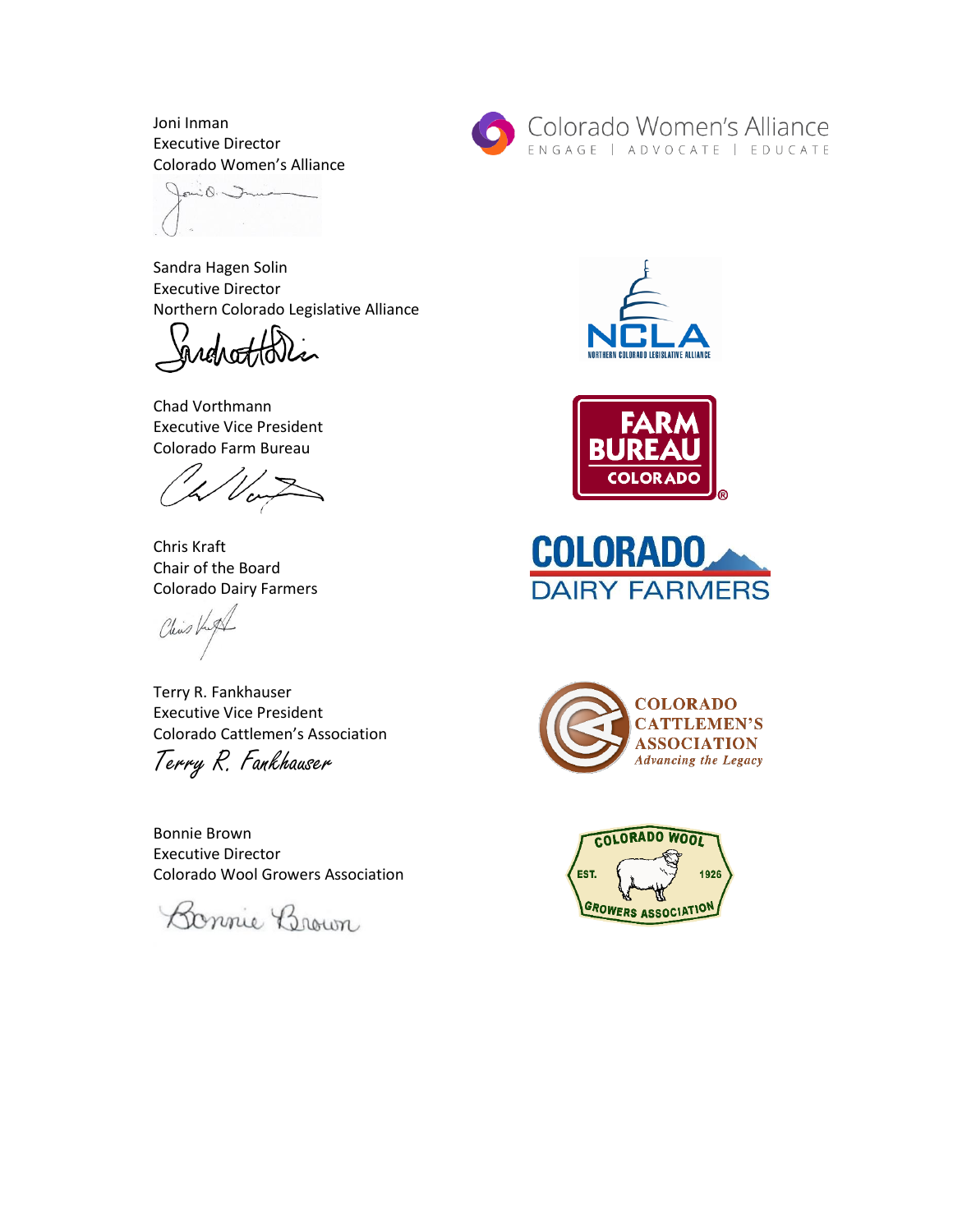Tyrone Adams President/CEO Colorado Association of REALTORS®

Katie Kruger CEO DMCAR

Katie A. Zuz

Lindsay Stovall Director, State and Regulatory Affairs American Chemistry Council

Jindsay Stocall

Greg Fulton President Colorado Motor Carriers Association

Futon Gregory

Kevin Hougen President/CEO Aurora Chamber of Commerce

U Dome

Jeff Keener President/CEO South Metro Denver Chamber













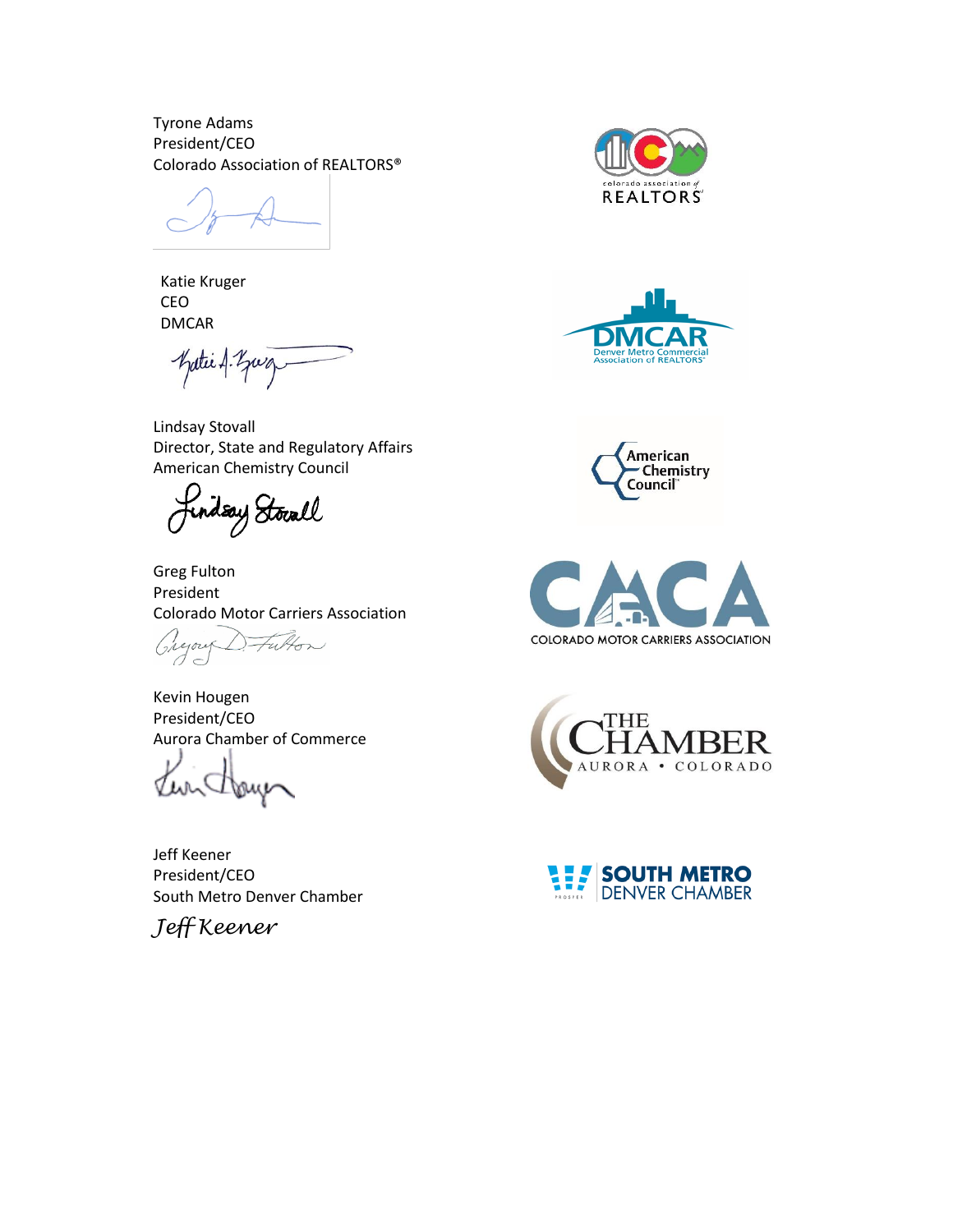Diane Schwenke President & CEO Grand Junction Area Chamber of Commerce

Dian Delwich

David May President & CEO Fort Collins Chamber of Commerce

Mindy McCloughan President & CEO Loveland Chamber of Commerce

Jaime Henning President/CEO Greeley Chamber of Commerce

Tanya Perea Doose CEO & Director Western Garfield County Chamber

Rich Werner President/CEO Upstate Colorado Economic Development

*Richard C. Werner*

Thomas Brook President & CEO Denver South

 $\n *4 6 6 7 8 9 9 1 9 10 10 10 10 10 10 10 10 10 10 10 10 10 10 10 10 10 10 10*$ 













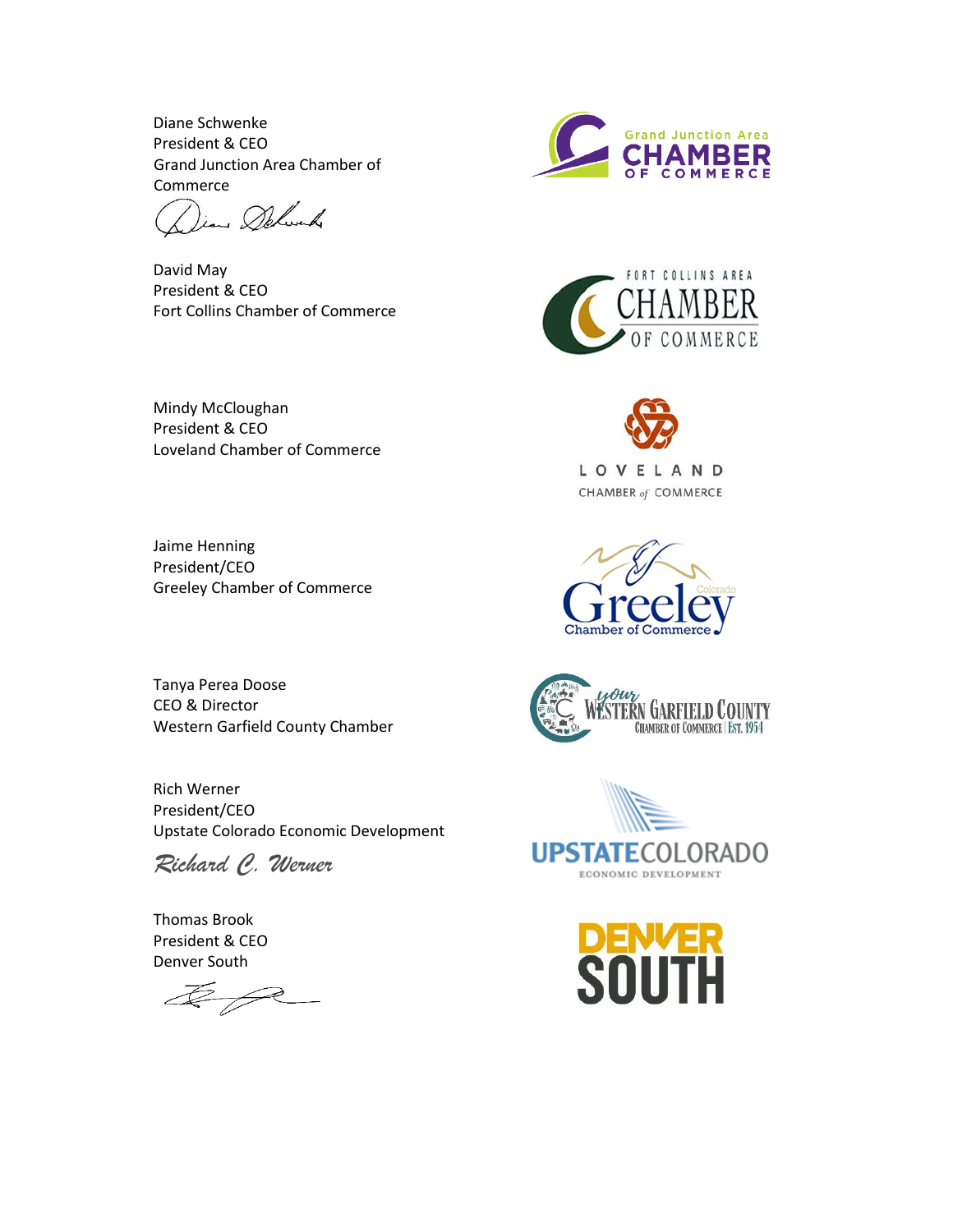Scott Ehrlich Founder OneNOCO Economic Development

Angie Binder Executive Director Colorado Petroleum Association

Bider

Grier Bailey Executive Director CWPMA

Swilliams

Andrew Browning Chief Operating Officer Consumer Energy Alliance

Index C.

Michelle Lyng President Novitas Communications

Heidi Gill Founder and CEO Urban Solution Group

Heici Si

Jared Wandry Managing Director Norseman Capital LLC

Udasle<sub>t</sub>







Colorado•Wyoming Petroleum Marketers Association **Convenience Store Association**